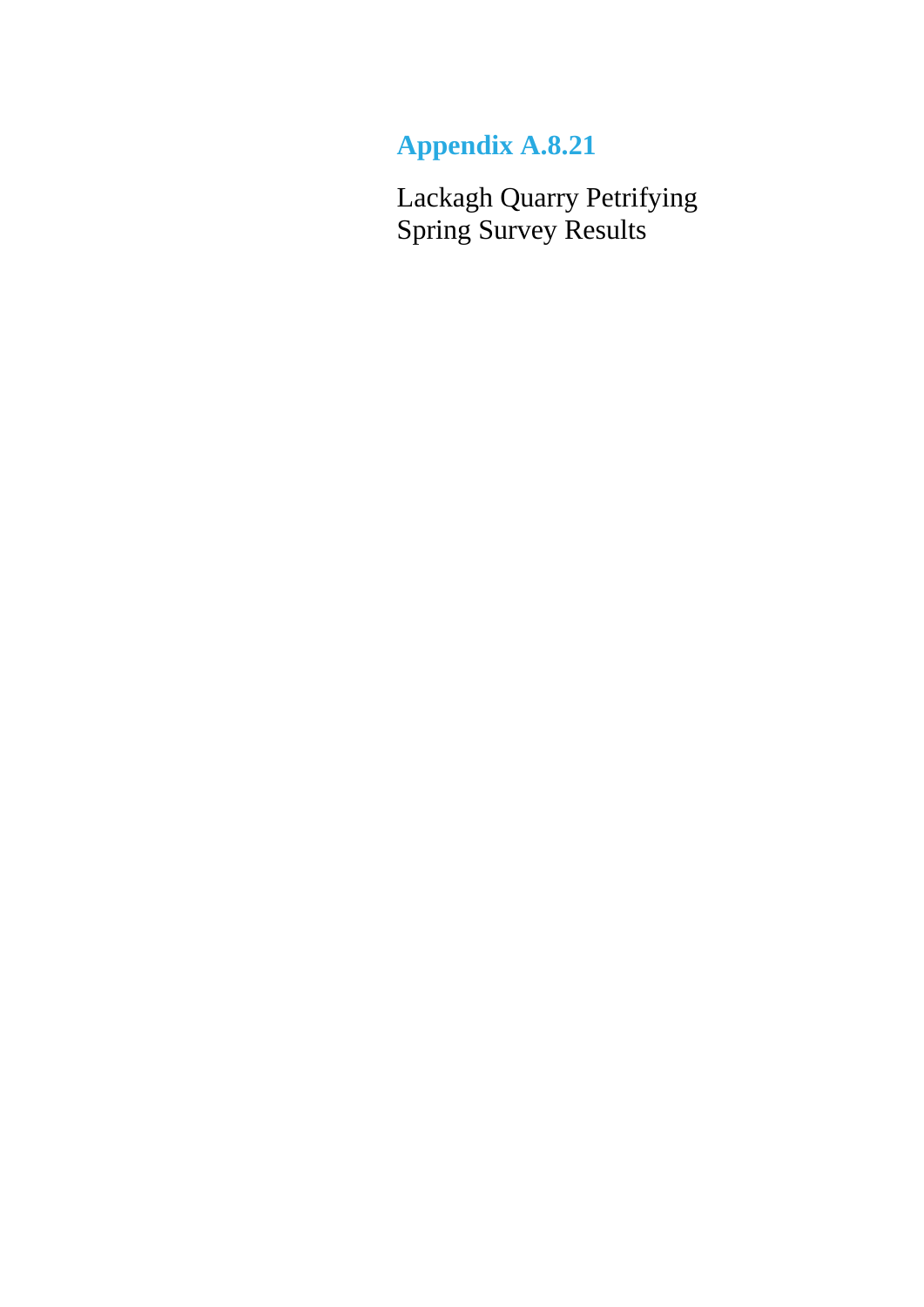# **A.8.21**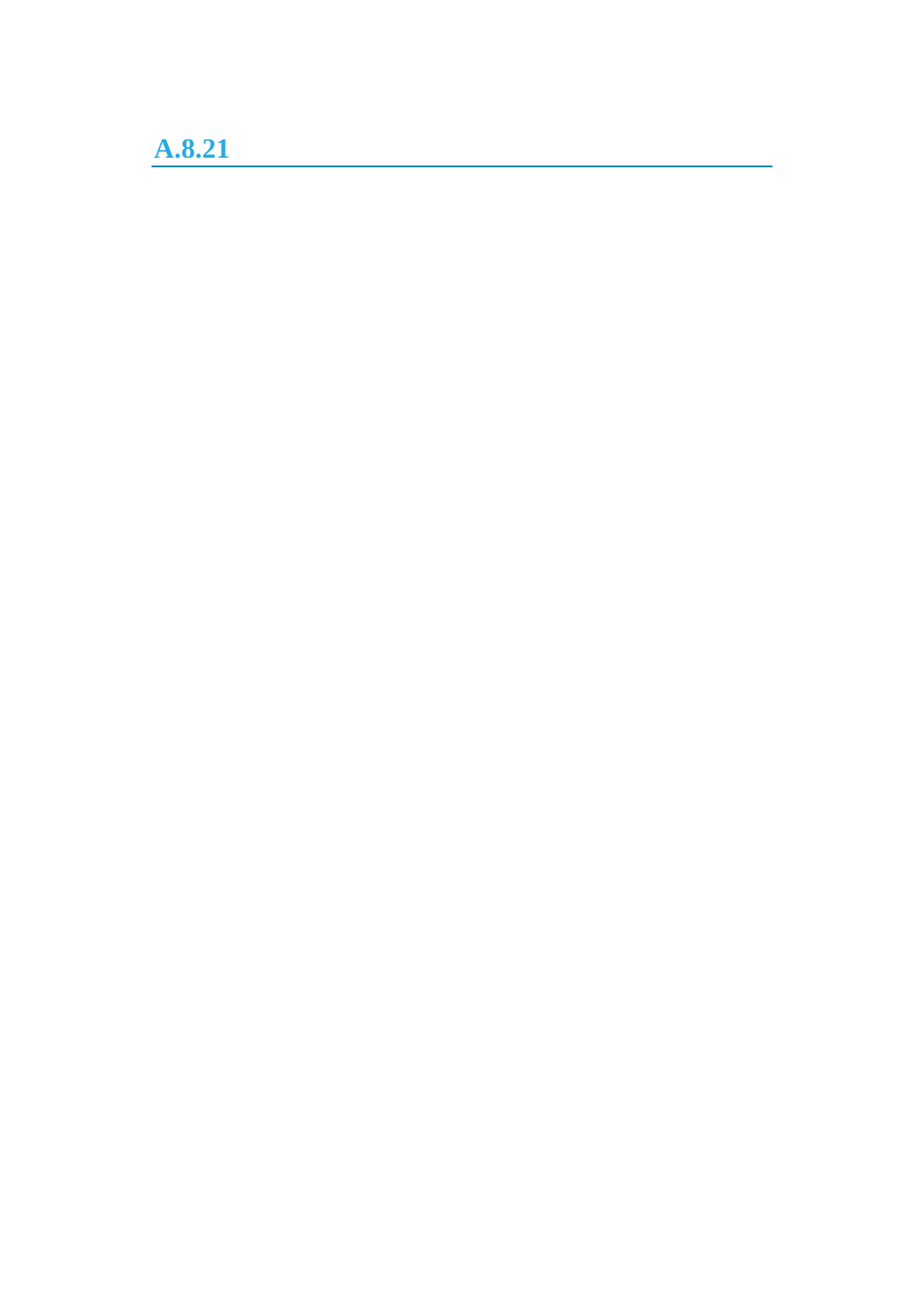### **Lackagh Quarry Petrifying Spring Survey**

The results of the Petrifying spring survey at Lackagh Quarry are presented below in **Table 1** and are followed by a brief discussion. The locations of the seepage lines are shown on **Plate 1** below and on **Figures 8.14.1** to **8.14.14** (Fossitt (2000) classification) and **Figures 8.15.1** to **8.15.14** (Annex I habitats).

#### **Plate 1: Seepage lines recorded in Lackagh Quarry (including reference codes used in Table 1)**

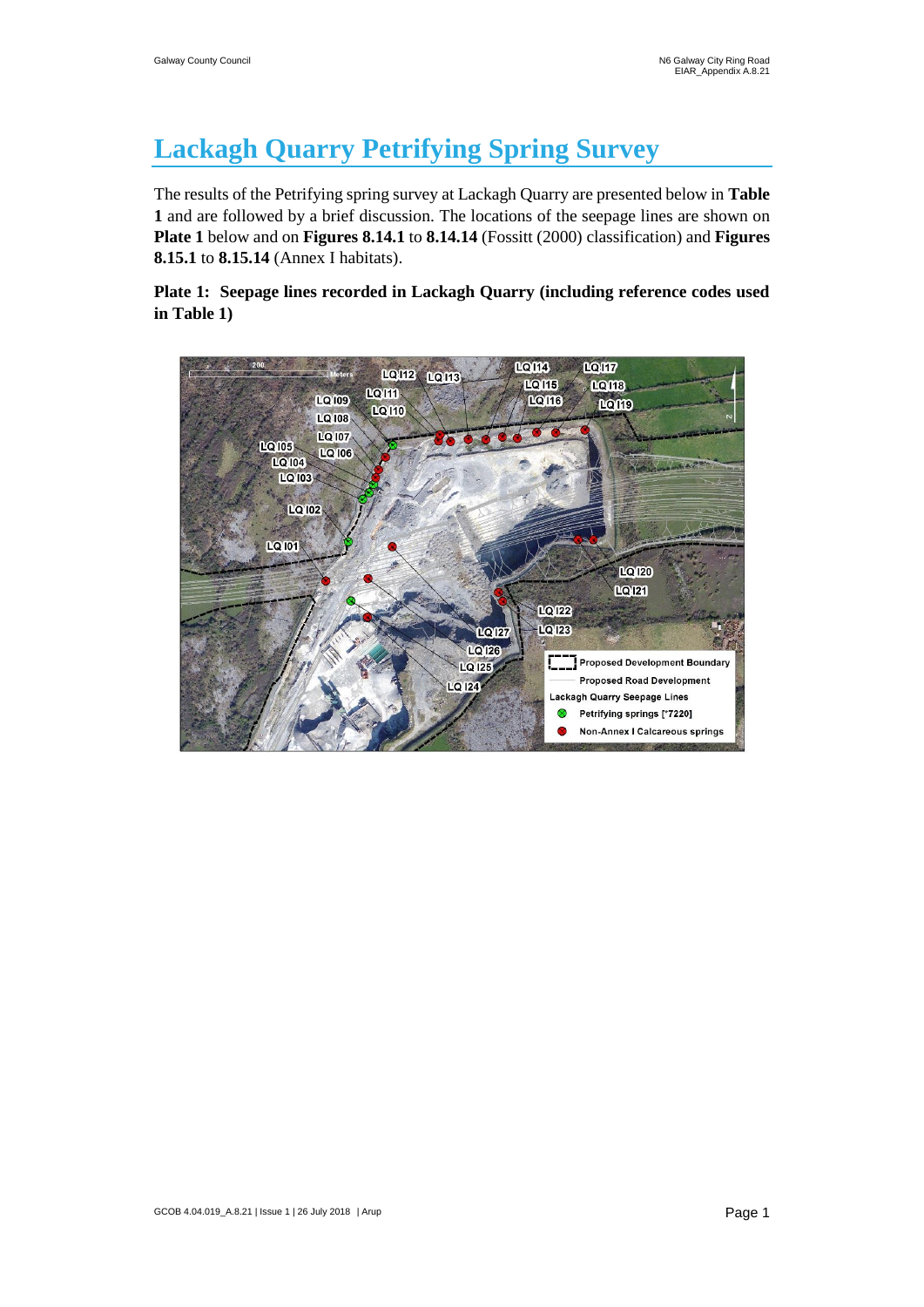| Ref.<br>No.   | Species <sup>2</sup>                                                                                                                                                                                                                                                                                                                                                                                                                                                                                | <b>Comment</b>                                                                                                                                                                                                                                                                                                                                                                                                                                                                                                                                                                                                                                                                                                                                                                                                                                                                                                                                                                                                               |
|---------------|-----------------------------------------------------------------------------------------------------------------------------------------------------------------------------------------------------------------------------------------------------------------------------------------------------------------------------------------------------------------------------------------------------------------------------------------------------------------------------------------------------|------------------------------------------------------------------------------------------------------------------------------------------------------------------------------------------------------------------------------------------------------------------------------------------------------------------------------------------------------------------------------------------------------------------------------------------------------------------------------------------------------------------------------------------------------------------------------------------------------------------------------------------------------------------------------------------------------------------------------------------------------------------------------------------------------------------------------------------------------------------------------------------------------------------------------------------------------------------------------------------------------------------------------|
| <b>LQ I01</b> | Bryum dichotomum, Carex flacca, Centaurea<br>nigra, Dactylis glomerata, Dicranella varia,<br>Festuca rubra, Fissidens adianthoides,<br>Geranium robertianum, Hieracium sp.,<br>Leontodon hispidus, Leucanthemum vulgare,<br>Linum catharticum, Polygala vulgaris,<br>Prunella vulgaris, Rubus fruticosus agg.,<br>Scrophularia nodosa, Sesleria caerulea,<br>Sonchus oleraceus, Teucrium scorodonia,<br>Tortella tortuosa, Trichostomum<br>brachydontium, Tussilago farfara, Weissia<br>controversa | Although this seepage is relatively<br>species rich, there are few species<br>present that act as indicators of<br>petrifying tufa springs. There is also<br>no tufa present, with the calcareous<br>material that has been deposited<br>taking the form of calcareous mud,<br>rather than tufa. Therefore, this<br>seepage does not correspond to the<br>EU Annex I habitat 7220 petrifying<br>tufa spring.                                                                                                                                                                                                                                                                                                                                                                                                                                                                                                                                                                                                                 |
| <b>LQ I02</b> | Bryum sp., Campylium stellatum, Dactylis<br>glomerata, Didymodon tophaceus,<br>Encalypta streptocarpa, Epilobium<br>parviflorum, Fissidens adianthoides,<br>Geranium robertianum, Hieracium sp.,<br>Leucanthemum vulgare, Pellia endiviifolia,<br>Sesleria caerulea, Sonchus oleraceus,<br>Tortella tortuosa, Tussilago farfara, Weissia<br>controversa.                                                                                                                                            | Four species listed as indicative of<br>[7220] habitat by NPWS (2013) and<br>Lyons & Kelly (2016), but not<br>according to CEC (2013),<br>Campylium stellatum, Fissidens<br>adianthoides, Didymodon tophaceus<br>and Pellia endiviifolia, are present in<br>this seepage, and tufa is forming,<br>primarily amongst and between<br>cushions of <i>D. tophaceus</i> , over a<br>limited area. However, there are no<br>other indicative species of tufa<br>springs present, and tufa is only<br>present over a small area. It is likely<br>that, over time, this tufa would<br>continue to accumulate, and become<br>more extensive, and other species<br>indicative of tufa, such as<br>Palustriella spp. and Eucladium<br>verticillatum may colonise this<br>spring. A small area of this seepage<br>could be classified as corresponding<br>to the Annex habitat 7220, although<br>at present it is a marginal example of<br>the habitat, representing a recent<br>colonisation of an artificially created<br>quarry face. |

**Table 1: Results of the Petrifying spring [\*7220] survey at Lackagh Quarry<sup>1</sup>**

 $\ddot{\phantom{a}}$ 

<sup>&</sup>lt;sup>1</sup> Seepage lines which correspond with the [\*7220] Annex I habitat type are highlighted in green <sup>2</sup> Indicator species (after NPWS, 2013) for the Annex I habitat \**Petrifying springs with tufa formation (Cratoneurion)* [7220] are highlighted in **bold** font.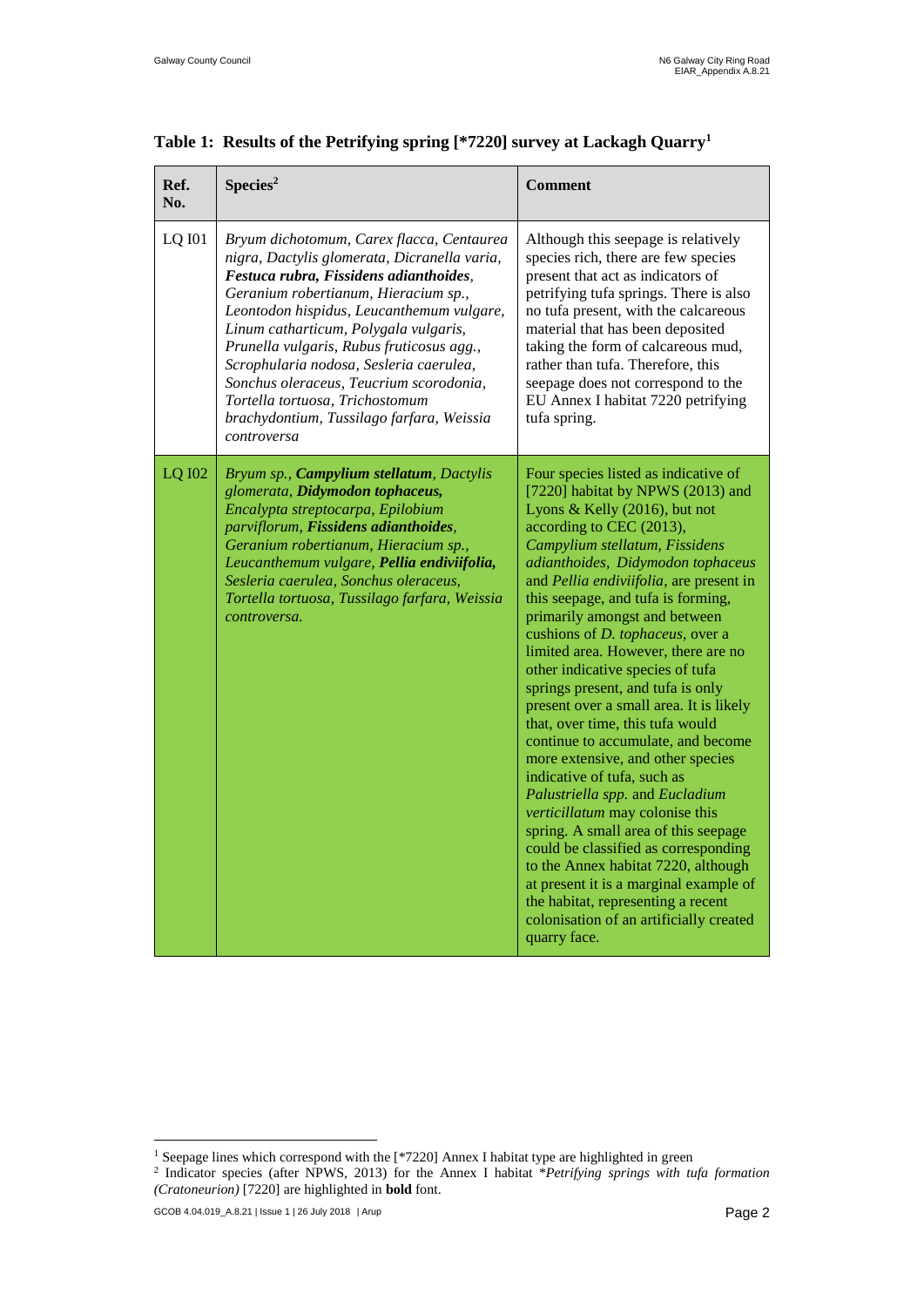| LQ 103        | Brachypodium sylvaticum, Carex flacca,<br>Carlina vulgaris, Cymbalaria muralis,<br>Dactylis glomerata, Didymodon tophaceus,<br>Festuca rubra, Fissidens adianthoides,<br>Hypericum pulchrum, Juncus acutifolius,<br>Leontodon hispidus, Leucanthemum vulgaris,<br>Linum catharticum, Pellia endiviifolia,<br>Plantago lanceolata, Polygala vulgaris,<br>Sesleria caerulea, Solidago virgaurea,<br>Weissia controversa. | Four species listed as indicative of<br>[7220] habitat by NPWS (2013) and<br>Lyons & Kelly (2016), but not<br>according to CEC (2013),<br>Didymodon tophaceus, Pellia<br>endiviifolia, Fissidens adianthoides<br>and Festuca rubra, are present in this<br>seepage, and tufa is forming,<br>primarily amongst and between<br>cushions of <i>D. tophaceus</i> , over a<br>limited area. However, the layer of<br>tufa generally has little vegetation<br>growing upon it, and a vegetation<br>community is not well developed on<br>the tufa. It is likely that, over time,<br>this tufa would continue to<br>accumulate, and become more<br>extensive, and other species<br>indicative of tufa, such as<br>Palustriella spp. and Eucladium<br>verticillatum may colonise this<br>spring. Part of this seepage could be<br>classified as corresponding to the<br>Annex habitat 7220, although at<br>present it is a marginal example of<br>the habitat, representing a recent<br>colonisation of an artificially created<br>quarry face.                                            |
|---------------|------------------------------------------------------------------------------------------------------------------------------------------------------------------------------------------------------------------------------------------------------------------------------------------------------------------------------------------------------------------------------------------------------------------------|------------------------------------------------------------------------------------------------------------------------------------------------------------------------------------------------------------------------------------------------------------------------------------------------------------------------------------------------------------------------------------------------------------------------------------------------------------------------------------------------------------------------------------------------------------------------------------------------------------------------------------------------------------------------------------------------------------------------------------------------------------------------------------------------------------------------------------------------------------------------------------------------------------------------------------------------------------------------------------------------------------------------------------------------------------------------------------|
| <b>LQ I04</b> | Blackstonia perfoliata, Carex flacca,<br>Dicranella varia, Didymodon tophaceus,<br>Epilobium parviflorum, Festuca rubra,<br>Fissidens adianthoides, Hieracium sp.,<br>Leontodon hispidus, Pellia endiviifolia,<br>Sesleria caerulea, Sonchus oleraceus,<br>Tussilago farfara                                                                                                                                           | Four species listed as indicative of<br>[7220] habitat by NPWS (2013) and<br>Lyons & Kelly $(2016)$ , but not<br>according to CEC (2013),<br>Didymodon tophaceus, Fissidens<br>adianthoides, Pellia endiviifolia and<br>Festuca rubra, are present in this<br>seepage, and tufa is forming, both<br>amongst and between cushions of D.<br>tophaceus, and as a thin layer<br>covering the wet rock face down<br>which water seeps. However, the<br>layer of tufa generally has little<br>vegetation growing upon it, and a<br>vegetation community is not well<br>developed on the tufa. It is likely<br>that, over time, this tufa would<br>continue to accumulate, and become<br>more extensive, and other species<br>indicative of tufa, such as<br>Palustriella spp. and Eucladium<br>verticillatum may colonise this<br>spring. Part of this seepage could be<br>classified as corresponding to the<br>Annex habitat 7220, although at<br>present it is a marginal example of<br>the habitat, representing a recent<br>colonisation of an artificially created<br>quarry face. |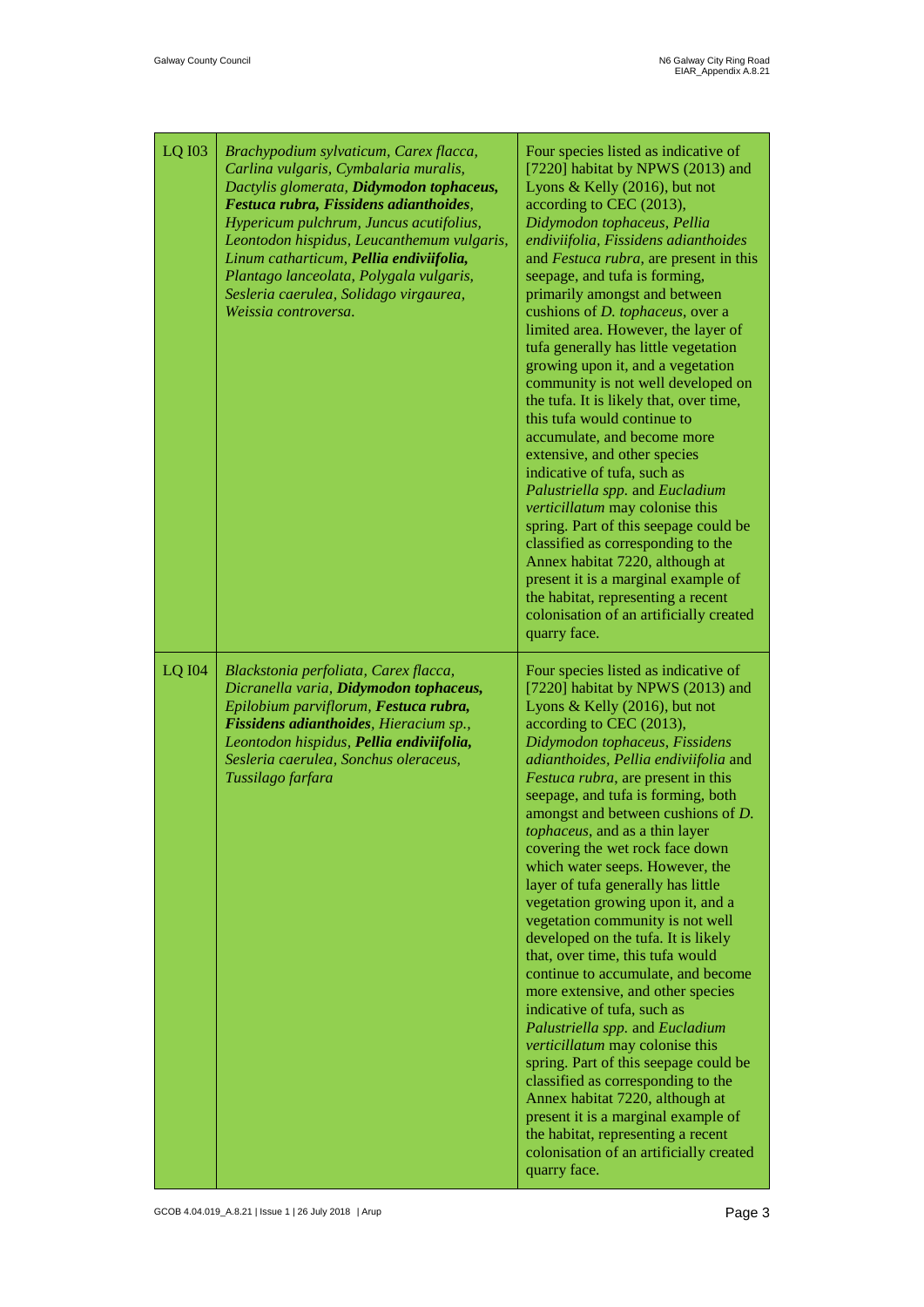| LQ 105        | Briza media, Carex flacca, Carex panicea,<br>Dicranella varia, Didymodon tophaceus,<br>Festuca rubra, Fissidens adianthoides,<br>Leontodon hispidus, Lotus uliginosus, Pellia<br>endiviifolia, Polygala vulgaris, Sesleria<br>caerulea, Sonchus oleraceus, Tussilago<br>farfara.                                                    | Five species listed as indicative of<br>[7220] habitat by NPWS (2013) and<br>Lyons & Kelly (2016), but not<br>according to CEC (2013),<br>Didymodon tophaceus, Fissidens<br>adianthoides, Pellia endiviifolia,<br>Carex panicea and Festuca rubra,<br>are present in this seepage, and tufa<br>is forming, both amongst and<br>between cushions of D. tophaceus,<br>and as a thin layer covering an<br>extensive area of the wet rock face<br>down which water seeps. However,<br>the layer of tufa generally has little<br>vegetation growing upon it, and a<br>vegetation community is not well<br>developed on the tufa. It is likely<br>that, over time, this tufa would<br>continue to accumulate, and become<br>more extensive, and other species<br>indicative of tufa, such as<br>Palustriella spp. and Eucladium<br>verticillatum may colonise this<br>spring. Part of this seepage could be<br>classified as corresponding to the<br>Annex habitat 7220, although at<br>present it is a marginal example of<br>the habitat, representing a recent<br>colonisation of an artificially created<br>quarry face. |
|---------------|-------------------------------------------------------------------------------------------------------------------------------------------------------------------------------------------------------------------------------------------------------------------------------------------------------------------------------------|------------------------------------------------------------------------------------------------------------------------------------------------------------------------------------------------------------------------------------------------------------------------------------------------------------------------------------------------------------------------------------------------------------------------------------------------------------------------------------------------------------------------------------------------------------------------------------------------------------------------------------------------------------------------------------------------------------------------------------------------------------------------------------------------------------------------------------------------------------------------------------------------------------------------------------------------------------------------------------------------------------------------------------------------------------------------------------------------------------------------|
| LQ I06        | Carex flacca, Dicranella varia, Equisetum<br>pratense, Festuca rubra, Holcus lanatus,<br>Lotus uliginosus, Pellia endiviifolia,<br>Polygala vulgaris, Rubus fruticosus agg.,<br>Senecio jacobaea, Taraxacum officinalis,<br>Tussilago farfara.                                                                                      | Two characteristic species of<br>Petrifying springs in Ireland, Festuca<br>rubra and Pellia endiviifolia, were<br>recorded from this seepage, but were<br>not growing in association with tufa.<br>Calcareous deposits were present on<br>the rock face, but no species were<br>growing in association with this.<br>Therefore, this seepage does not<br>currently support Annex I Petrifying<br>spring habitat.                                                                                                                                                                                                                                                                                                                                                                                                                                                                                                                                                                                                                                                                                                       |
| <b>LQ I07</b> | Blackstonia perfoliata, Brachypodium<br>sylvaticum, Carex flacca, Dicranella varia,<br>Didymodon tophaceus, Epilobium<br>parviflorum, Equisetum pratense, Festuca<br>rubra, Geranium robertianum, Hypericum<br>pulchrum, Leontodon hispidus, Pellia<br>endiviifolia, Senecio jacobaea, Taraxacum<br>officinalis, Tussilago farfara. | Three indicator species of Petrifying<br>springs in Ireland are present in this<br>seepage, but were not growing in<br>association with tufa. A film of<br>calcareous material has formed on<br>the rock surface in places, with some<br>tufaceous material present, but no<br>plant species grow upon this.<br>Therefore, this seepage does not<br>correspond to the Annex I Petrifying<br>spring habitat.                                                                                                                                                                                                                                                                                                                                                                                                                                                                                                                                                                                                                                                                                                            |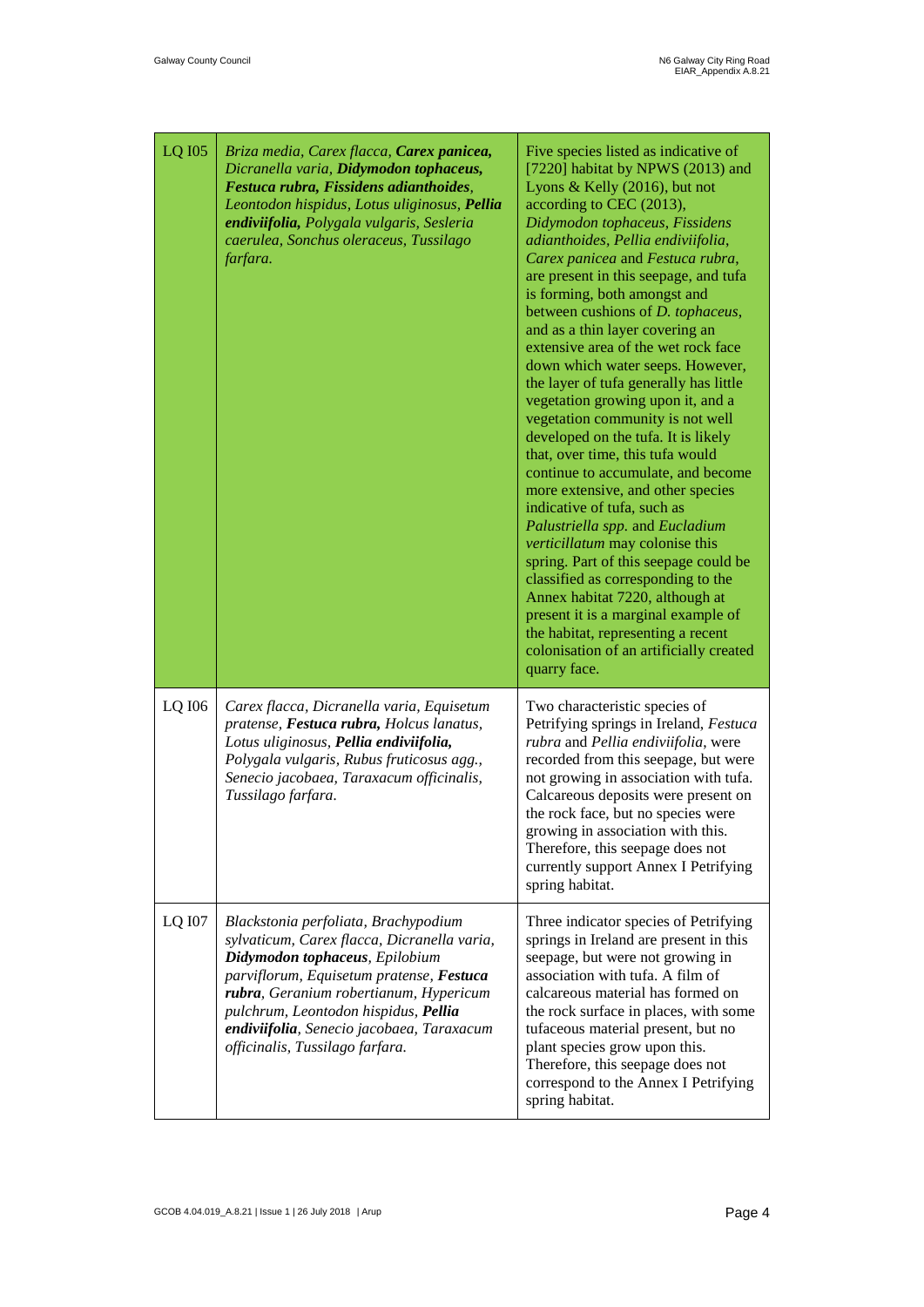| <b>LQ I08</b> | Carex flacca, Dactylis glomerata, Dicranella<br>varia, Didymodon tophaceus, Epilobium<br>parviflorum, Fissidens adianthoides,<br>Hypericum pulchrum, Juncus acutiflorus,<br>Leontodon hispidus, Pellia endiviifolia,<br>Pohlia melanodon, Tussilago farfara.                      | Deposits of calcareous material are<br>present on the rock face in this<br>seepage, and three indicative species<br>of Petrifying springs are present.<br>However, these indicative species are<br>not associated with the calcareous<br>depositions, and no vegetation is<br>present upon the calcareous<br>depositions. Therefore, this seepage<br>cannot be classified as Annex I<br>Petrifying spring habitat.                                                                                                                                                                                                                                                                                                                                                                                                                                                                                                                                                                                 |
|---------------|-----------------------------------------------------------------------------------------------------------------------------------------------------------------------------------------------------------------------------------------------------------------------------------|----------------------------------------------------------------------------------------------------------------------------------------------------------------------------------------------------------------------------------------------------------------------------------------------------------------------------------------------------------------------------------------------------------------------------------------------------------------------------------------------------------------------------------------------------------------------------------------------------------------------------------------------------------------------------------------------------------------------------------------------------------------------------------------------------------------------------------------------------------------------------------------------------------------------------------------------------------------------------------------------------|
| LQ I09        | Ctenidium molluscum, Dicranella varia,<br>Didymodon tophaceus, Epilobium<br>parviflorum, Fissidens adianthoides,<br>Hypericum pulchrum, Pellia endiviifolia,<br>Ranunculus acris, Ranunculus repens, Rubus<br>fruticosus agg., Salix aurita, Salix cinerea,<br>Tussilago farfara. | Three species listed as indicative of<br>[7220] habitat by NPWS (2013) and<br>Lyons & Kelly $(2016)$ , but not<br>according to CEC (2013),<br>Didymodon tophaceus, Fissidens<br>adianthoides and Pellia endiviifolia,<br>are present in this seepage, and tufa<br>is forming, primarily amongst and<br>between cushions of D. tophaceus,<br>over a limited area. However, there<br>are no other indicative species of tufa<br>springs present, and tufa is only<br>present over a small area. It is likely<br>that, over time, this tufa would<br>continue to accumulate, and become<br>more extensive, and other species<br>indicative of tufa, such as<br>Palustriella spp. and Eucladium<br>verticillatum may colonise this<br>spring. A small area of this seepage<br>could be classified as corresponding<br>to the Annex I habitat 7220, although<br>at present it is a marginal example of<br>the habitat, representing a recent<br>colonisation of an artificially created<br>quarry face. |
| <b>LQ I10</b> | Seepage inaccessible                                                                                                                                                                                                                                                              | This seepage was not accessible, as<br>located on an inaccessible cliff face,<br>but little vegetation cover was<br>observed, with small amounts of tufa<br>depositions likely to be present. This<br>seepage may or may not contain<br>potential Annex I Petrifying spring<br>habitat, but it is not likely to be<br>different in composition to that<br>observed in association with other<br>seepages.                                                                                                                                                                                                                                                                                                                                                                                                                                                                                                                                                                                          |
| LQ I11        | Blackstonia perfoliata, Brachypodium<br>sylvaticum, Carex flacca, Dicranella varia,<br>Didymodon tophaceus, Fissidens<br>adianthoides, Holcus lanatus, Leontodon<br>hispidus, Sonchus oleraceus, Tussilago<br>farfara.                                                            | Two indicator species, Didymodon<br>tophaceus and Fissidens<br>adianthoides, and small amounts of<br>tufaceous deposits are present in this<br>seepage, but are not growing in<br>association with each other, so this<br>seepage does not qualify as Annex I<br>Petrifying spring habitat.                                                                                                                                                                                                                                                                                                                                                                                                                                                                                                                                                                                                                                                                                                        |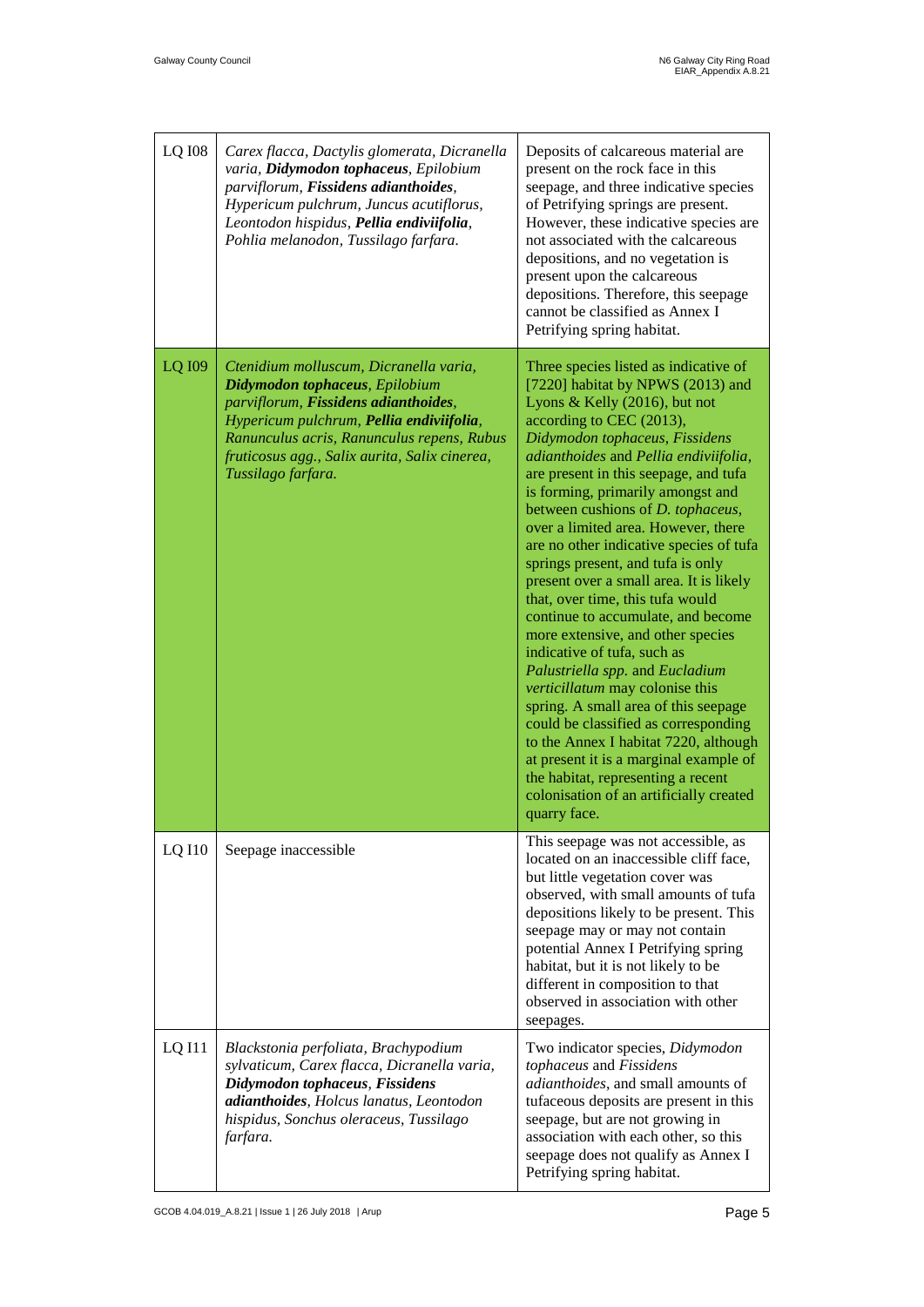| LQ I12 | Agrostis stolonifera, Dicranella varia,<br>Didymodon tophaceus, Epilobium<br>parviflorum, Fissidens adianthoides,<br>Sonchus oleraceus, Tussilago farfara.                                                                                                                                                                               | Two indicator species of Annex I<br>Petrifying spring habitat, Didymodon<br>tophaceus and Fissidens<br>adianthoides, and small amounts of<br>tufaceous deposits are present in this<br>seepage, but are not growing in<br>association with each other, so this<br>seepage does not qualify as Annex I<br>Petrifying spring habitat. |
|--------|------------------------------------------------------------------------------------------------------------------------------------------------------------------------------------------------------------------------------------------------------------------------------------------------------------------------------------------|-------------------------------------------------------------------------------------------------------------------------------------------------------------------------------------------------------------------------------------------------------------------------------------------------------------------------------------|
| LQ I13 | Buddleia davidii, Dicranella varia, Holcus<br>lanatus, Leontodon hispidus, Salix caprea,<br>Sonchus oleraceus, Tussilago farfara.                                                                                                                                                                                                        | No tufa, or species indicative of<br>Petrifying spring habitat, are present<br>in this seepage, so it does not contain<br>any potential Annex I Petrifying<br>spring habitat.                                                                                                                                                       |
| LQ I14 | Blackstonia perfoliata, Carex pendula,<br>Dicranella varia, Epilobium parviflorum,<br>Geranium robertianum, Holcus lanatus,<br>Leontodon hispidus, Leucanthemum vulgare,<br>Scrophularia nodosa, Tussilago farfara.                                                                                                                      | No tufa, or species indicative of<br>Petrifying spring habitat, are present<br>in this seepage, so it does not contain<br>any potential Annex I Petrifying<br>spring habitat.                                                                                                                                                       |
| LQ I15 | Bryum pseudotriquetrum, Carex flacca,<br>Carex pendula, Centaurea nigra,<br>Didymodon tophaceus, Epilobium<br>parviflorum, Equisetum pratense, Festuca<br>rubra, Fissidens adianthoides, Holcus<br>lanatus, Leontodon hispidus, Lotus<br>uliginosus, Preissia quadrata, Scrophularia<br>nodosa, Sonchus oleraceus, Tussilago<br>farfara. | Although four species indicative of<br>Annex I Petrifying spring vegetation<br>in Ireland are present, there is no tufa<br>present, and these species are not<br>growing directly in association with<br>each other, so Annex I Petrifying<br>spring habitat is not present in this<br>seepage.                                     |
| LQ I16 | None present                                                                                                                                                                                                                                                                                                                             | No plant species, and no deposits of<br>tufa, were found in association with<br>this seepage, so this seepage contains<br>no Annex I tufa spring habitat.                                                                                                                                                                           |
| LQ I17 | Dicranella varia, Festuca rubra, Hieracium<br>sp., Leontodon hispidus, Lotus uliginosus,<br>Scrophularia nodosa, Sesleria caerulea,<br>Sonchus oleraceus, Tussilago farfara.                                                                                                                                                             | Only one indicator species of tufa-<br>forming springs, Festuca rubra, is<br>present but does not occur in<br>association with tufa, which is not<br>present in this seepage. Therefore,<br>Annex I Petrifying spring habitat is<br>not present                                                                                     |
| LQ I18 | Blackstonia perfoliata, Carex flacca,<br>Centaurea nigra, Dactylis glomerata,<br>Dicranella varia, Hieracium sp., Holcus<br>lanatus, Leontodon hispidus, Linum<br>catharticum, Preissia quadrata, Sonchus<br>oleraceus, Trichostomum crispulum,<br>Tussilago farfara.                                                                    | No tufa, or species indicative of<br>Petrifying spring habitat, are present<br>in this seepage, so it does not contain<br>any potential Annex I Petrifying<br>spring habitat.                                                                                                                                                       |
| LQ I19 | Seepage inaccessible                                                                                                                                                                                                                                                                                                                     | This seepage was located at ca. 10m<br>up a vertical cliff face, so was not<br>accessible, and there was no evidence<br>for the presence of tufa.                                                                                                                                                                                   |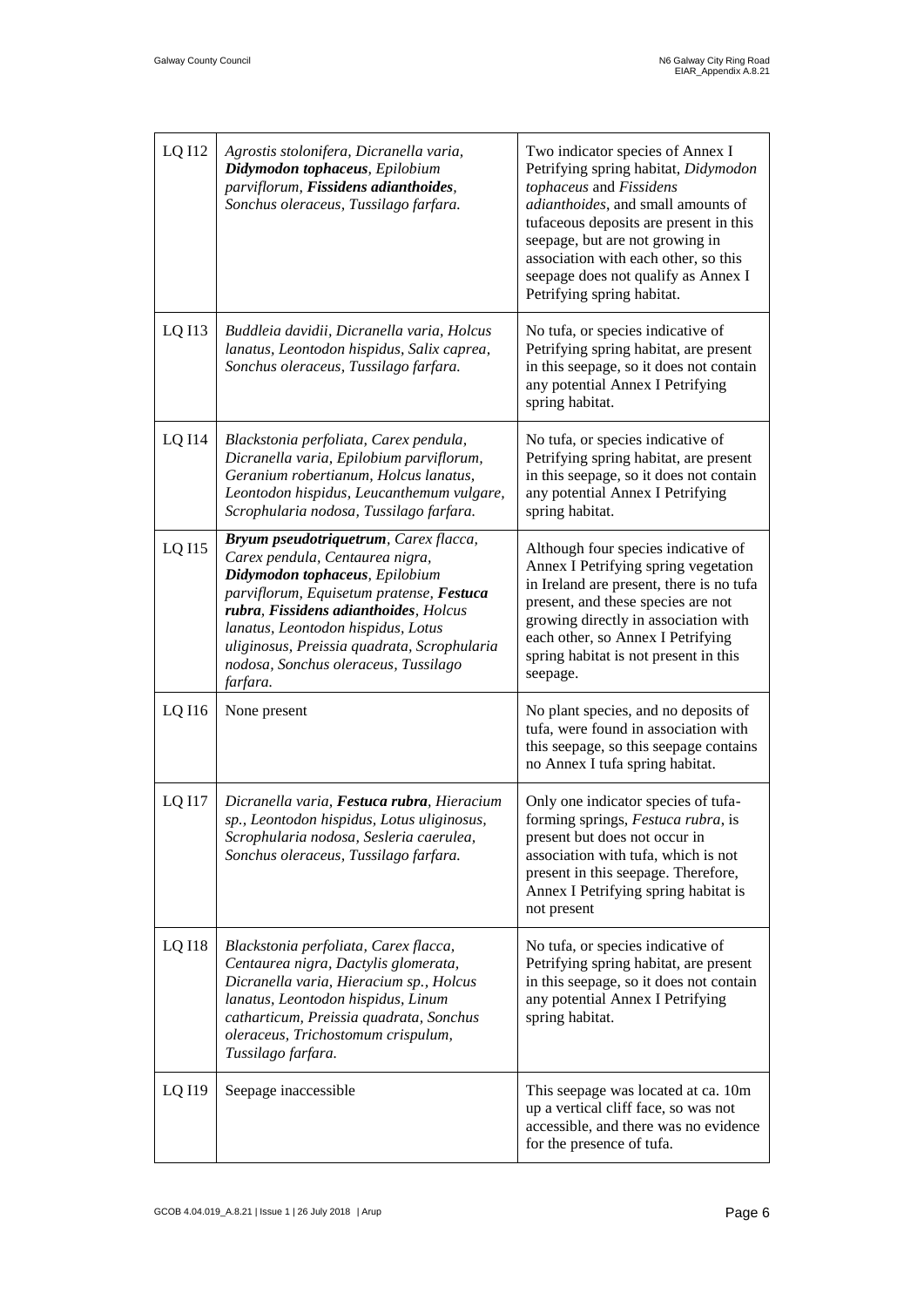| <b>LQ I20</b> | Centaurea nigra, Dactylis glomerata,<br>Dicranella varia, Fissidens adianthoides,<br>Linum catharticum, Lotus uliginosus, Pohlia<br>sp., Taraxacum officinalis, Teucrium<br>scorodonia, Tussilago farfara. | Only one indicator species of tufa-<br>forming springs, Fissidens<br>adianthoides, is present but there was<br>no tufa present, so it does not contain<br>any potential Annex I Petrifying<br>spring habitat.                                                                                                                                                                                                                                                                                                                                                                                                                                                                                                                                                                                                                                                                                                                                                 |
|---------------|------------------------------------------------------------------------------------------------------------------------------------------------------------------------------------------------------------|---------------------------------------------------------------------------------------------------------------------------------------------------------------------------------------------------------------------------------------------------------------------------------------------------------------------------------------------------------------------------------------------------------------------------------------------------------------------------------------------------------------------------------------------------------------------------------------------------------------------------------------------------------------------------------------------------------------------------------------------------------------------------------------------------------------------------------------------------------------------------------------------------------------------------------------------------------------|
| LQ I21        | Agrostis stolonifera, Dicranella varia,<br>Epilobium parviflorum.                                                                                                                                          | No tufa, or species indicative of<br>Petrifying spring habitat, are present<br>in this seepage, so it does not contain<br>any potential Annex I Petrifying<br>spring habitat.                                                                                                                                                                                                                                                                                                                                                                                                                                                                                                                                                                                                                                                                                                                                                                                 |
| LQ I22        | Epilobium parviflorum, Equisetum pratense,<br>Taraxacum officinalis, Tussilago farfara.                                                                                                                    | No tufa, or species indicative of<br>Petrifying spring habitat, are present<br>in this seepage, so it does not contain<br>any potential Annex I Petrifying<br>spring habitat.                                                                                                                                                                                                                                                                                                                                                                                                                                                                                                                                                                                                                                                                                                                                                                                 |
| LQ I23        | Aneura pinguis, Dicranella varia, Leiocolea<br>badensis, Tussilago farfara.                                                                                                                                | Only one indicator species of tufa-<br>forming springs, Aneura pinguis, is<br>present but there was no tufa present,<br>so it does not contain any potential<br>Annex I Petrifying spring habitat.                                                                                                                                                                                                                                                                                                                                                                                                                                                                                                                                                                                                                                                                                                                                                            |
| LQ I24        | Bryum bicolor, Dicranella varia, Tussilago<br>farfara.                                                                                                                                                     | No tufa, or species indicative of<br>Petrifying spring habitat, are present<br>in this seepage, so it does not contain<br>any potential Annex I Petrifying<br>spring habitat.                                                                                                                                                                                                                                                                                                                                                                                                                                                                                                                                                                                                                                                                                                                                                                                 |
| <b>LQ I25</b> | Blackstonia perfoliata, Buddleia davidii,<br>Dicranella varia, Didymodon tophaceus,<br>Festuca rubra, Leiocolea badensis, Salix<br>cinerea, Senecio vulgaris, Sonchus<br>oleraceus, Tussilago farfara.     | Two species listed as indicative of<br>[7220] habitat by NPWS (2013) and<br>Lyons & Kelly (2016), but not<br>according to CEC (2013),<br>Didymodon tophaceus and Festuca<br>rubra, are present in this seepage,<br>and tufa is forming, primarily<br>amongst and between cushions of D.<br>tophaceus, over a limited area.<br>However, there are no other<br>indicative species of tufa springs<br>present, and tufa is only present over<br>a small area. It is likely that, over<br>time, this tufa would continue to<br>accumulate, and become more<br>extensive, and other species<br>indicative of tufa, such as<br>Palustriella spp. and Eucladium<br>verticillatum may colonise this<br>spring. A small area of this seepage<br>could be classified as corresponding<br>to the Annex habitat 7220, although<br>at present it is a marginal example of<br>the habitat, representing a recent<br>colonisation of an artificially created<br>quarry face. |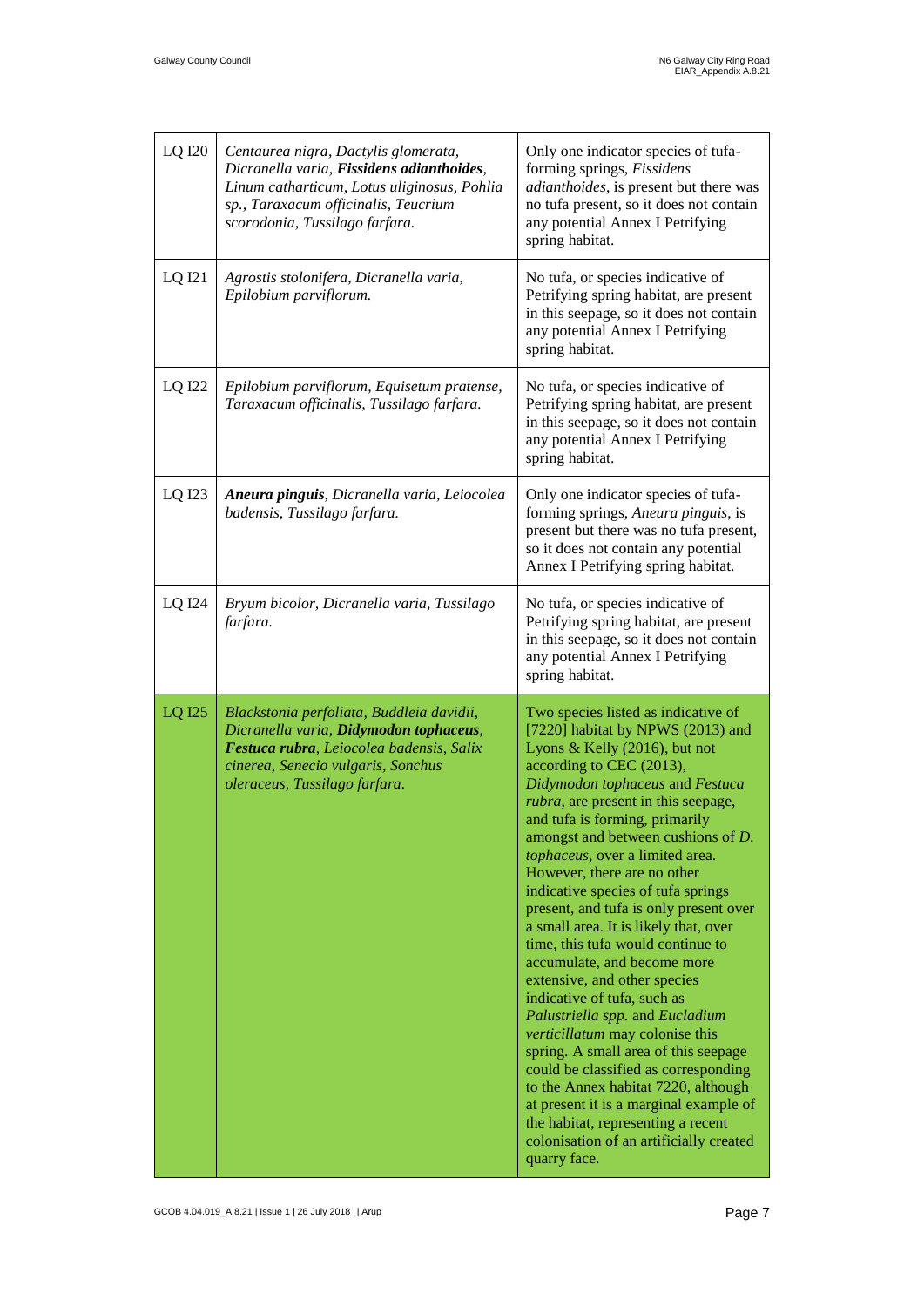| LQ I26 | Agrostis stolonifera, Dicranella varia,<br>Didymodon tophaceus, Senecio vulgaris,<br>Tussilago farfara. | Only one indicator species of tufa-<br>forming springs, Didymodon<br>tophaceus, is present but not<br>occurring in association with tufa,<br>which is not present in this seepage.<br>Therefore, Annex I Petrifying spring<br>habitat is not present. |
|--------|---------------------------------------------------------------------------------------------------------|-------------------------------------------------------------------------------------------------------------------------------------------------------------------------------------------------------------------------------------------------------|
| LO 127 | None present                                                                                            | No plant species, and no deposits of<br>tufa, were present in association with<br>this seepage, so it does not contain<br>any potential Annex I Petrifying<br>spring habitat.                                                                         |

#### **Status of 7220 \*Petrifying springs with tufa formations** *(Cratoneurion)* **in Lackagh Quarry**

Of the twenty seven seepages surveyed for the presence of Annex I tufa-forming petrifying springs, six were found to contain potential Annex I Petrifying spring habitat; all located on the west face of the quarry. The other walls of the quarry were different in character, with less calcareous material deposited on the rock face, and generally less vegetation present, and are not likely to be suitable for the formation of Petrifying spring habitat. The tufa springs that have formed in the seepages on the west face of the quarry are generally species poor, with only *Didymodon tophaceus*, and occasionally *Dicranella varia* and *Pellia endiviifolia* actually growing in association with the tufa deposits. Therefore, there is not a vegetation community, per se, growing in association with the tufa; in most cases the vegetation consisting of just *Didymodon tophaceus*.

These seepages can be classified as 7220 \*Petrifying springs, although they are marginal examples, lacking many of the key indicative species and are generally limited in extent; in some cases occurring only in the immediate vicinity of cushions of *Didymodon tophaceus*. They are also only present due to human activity, with the quarrying of limestone resulting in the creation of suitable habitat for their formation, and are arguably of limited conservation value. However, as these springs are relatively recently created, they are likely to continue to increase in extent if left undisturbed, and characteristic species of petrifying tufa springs, such as *Palustriella commutata* may become established in the future, increasing their conservation value.